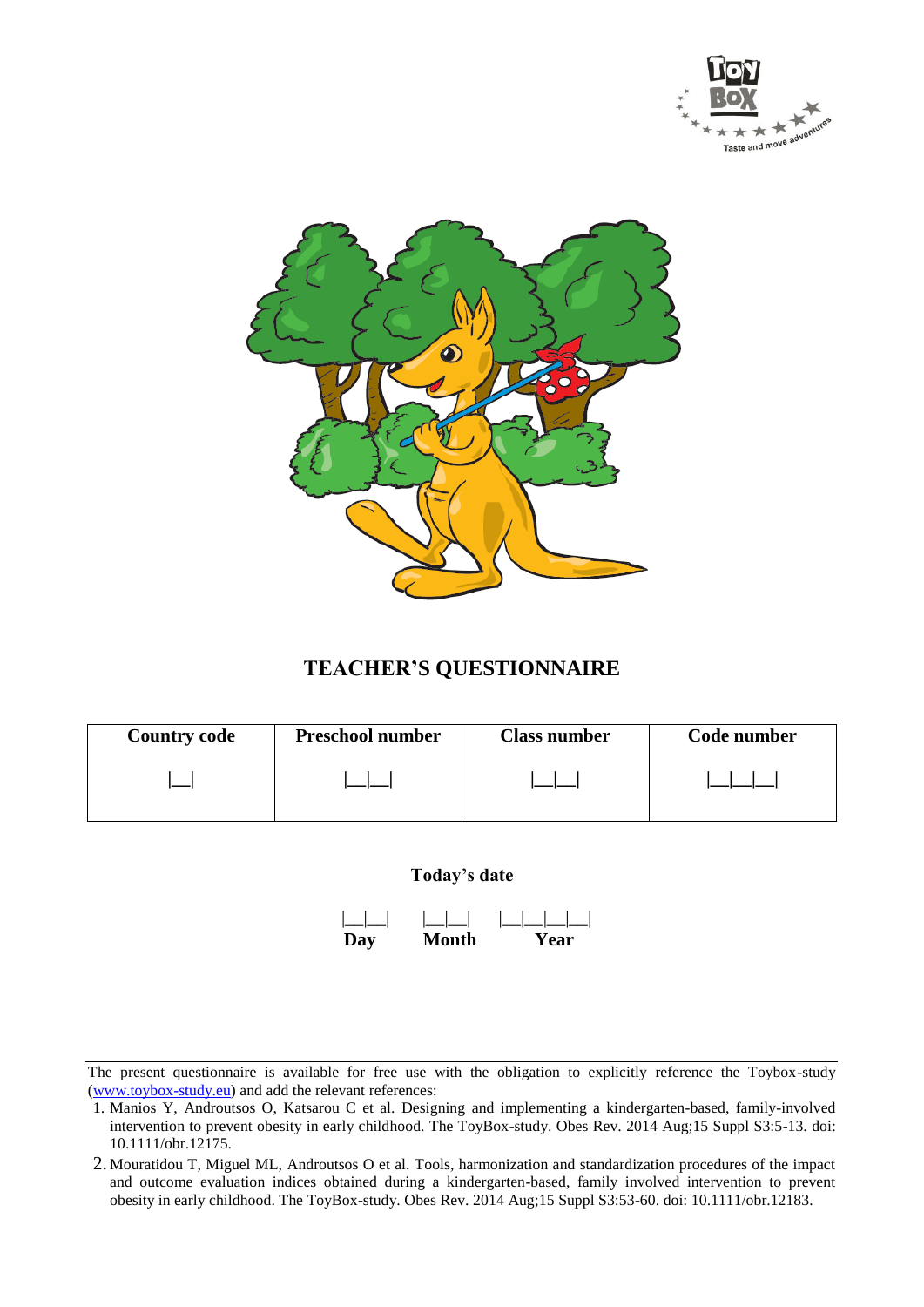

Dear Teacher,

Children in your class and their parents are participating in a large European study that investigates dietary and physical activity patterns of around 5000 children from Belgium, Bulgaria, Germany, Greece, Spain, and Poland. We very much hope that you are willing to fill in the questionnaire. Your participation is voluntary and your part in this component of the study will be completed once we receive the questionnaire back. All answers will be treated in strict confidence and in accordance with the regulations regarding data protection, and the information will only be used for research purposes. No one will be given access to your answers except for the researchers.

You do not need to put your name on the questionnaire. When you have answered the questionnaire put it in the envelope provided and hand it in yourself to the researcher. If you have any other queries or want further information please contact <name of contact person country specific at  $\leq$ Institute name country specific on  $\leq$ Phone number country specific or visit the ToyBox website: <http://www.toybox-study.eu/> add country-specific ext

Yours sincerely,

Name & Signature of Professor in charge of the ToyBox intervention in each country

# **(?)** How to complete the questionnaire (?)

- Please complete the questionnaire using a **blue or black pen**.
- Most of the questions can be answered by placing a clear  $\overline{X}$  in the answer box. Mark only one box per question unless multiple answers can be given. This will be indicated next to the question.

### **Please read the following statements and tick the boxes most appropriate to your situation:**

|                                                                                                          | Strongly<br>disagree | Disagree | Neither agree nor<br>disagree | Agree                                | Strongly<br>agree  |
|----------------------------------------------------------------------------------------------------------|----------------------|----------|-------------------------------|--------------------------------------|--------------------|
| Doing activities in which the children sit<br>for more than 30 minutes is not good for<br>them           |                      | Ц.       | $\mathbf{X}$ $_{3}$           |                                      | $\Box_{\varsigma}$ |
| I encourage the children to stand up<br>when they sit for a prolonged period of<br>time at the classroom |                      | $\Box$   | ⊔ ∢                           | $\mathbf{X}_{\scriptscriptstyle{4}}$ | $\Box_{\varsigma}$ |

If you wish to change an answer, leave the incorrect answer box marked **'X'** and make the correct answer box completely black:

#### **Please read the following statements and tick the boxes most appropriate to your situation:**

|                                                                                                          | Strongly<br>disagree | Disagree | Neither agree nor<br>disagree | Agree          | Strongly<br>agree |
|----------------------------------------------------------------------------------------------------------|----------------------|----------|-------------------------------|----------------|-------------------|
| Doing activities in which the children sit<br>for more than 30 minutes is not good for<br>them           |                      | О,       | $\mathbf{X}$ $_{3}$           | $\Box_4$       | ❏.                |
| I encourage the children to stand up<br>when they sit for a prolonged period of<br>time at the classroom |                      | $\Box_2$ | $\Box$                        | $\mathbf{X}_4$ | $\Box_{5}$        |

The present questionnaire is available for free use with the obligation to explicitly reference the Toybox-study (www.toybox-study.eu) and add the relevant references:

<sup>1.</sup> Manios Y, Androutsos O, Katsarou C et al. Designing and implementing a kindergarten-based, family-involved intervention to prevent obesity in early childhood. The ToyBox-study. Obes Rev. 2014 Aug;15 Suppl S3:5-13. doi: 10.1111/obr.12175.

<sup>2.</sup> Mouratidou T, Miguel ML, Androutsos O et al. Tools, harmonization and standardization procedures of the impact and outcome evaluation indices obtained during a kindergarten-based, family involved intervention to prevent obesity in early childhood. The ToyBox-study. Obes Rev. 2014 Aug;15 Suppl S3:53-60. doi: 10.1111/obr.12183.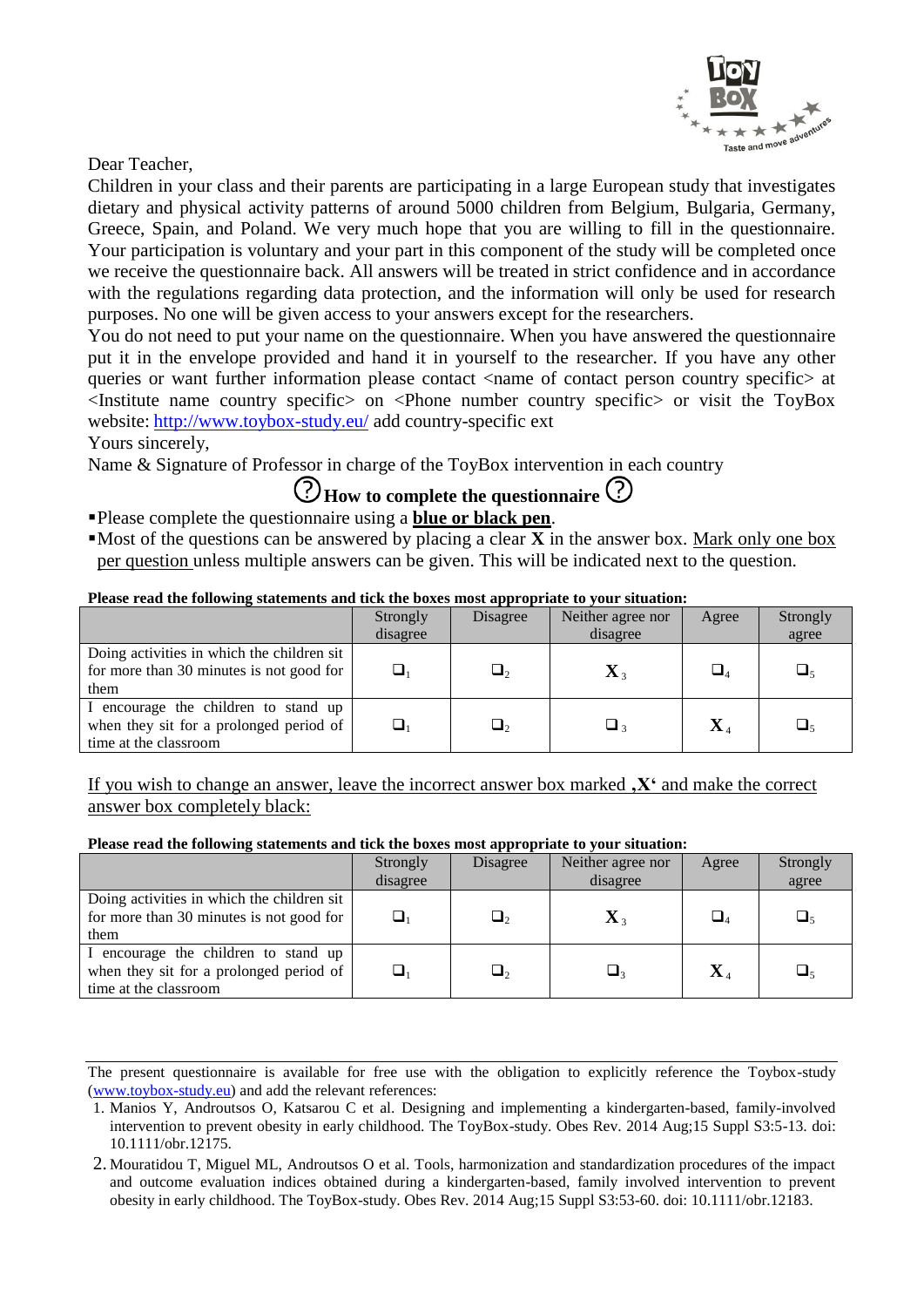

### **A. Drinking behaviour**

**The following part of the questionnaire aims to assess your drinking behaviour. It is important to remember that there are no right or wrong answers. Fill in what applies to you or your situation.**

### **When we say:**

**-Water: we mean tap water, mineral water, natural sparkling or still water**

**-Soft drinks: we mean all sugared or sweet-flavored beverages, carbonated or not, plain or light e.g. Cola and Cola light/zero, Ice Tea, 7-up, Pepsi, Fanta, Fanta non-carbonated, Sprite, Orangina etc**

**-Pre-packed juices: we mean all fruit juice-based products including 100% fresh juice bottled or in paper-pack, 30% fruit-juice with added sugared (nectar), sports drinks, smoothies, canned juices e.g. Life, Tropicana, Lemonade, Lucozade**

#### **A1. How often do you think a child 4-6 years old should drink soft drinks or pre-packed juices?**  $\Box$ <sub>1</sub> Never

- $\Box$ <sub>2</sub> On certain occasions e.g., birthdays
- $\Box$ <sub>3</sub> 1 or less glasses per week
- $\Box$ 4 2-4 glasses per week
- $\Box$ <sub>5</sub> 5-6 glasses per week
- $\Box$ <sup>6</sup> 1-2 glasses per day
- $\Box$ 7 3-4 glasses per day
- $\Box$ <sub>8</sub> 5 or more glasses per day
- $\Box$ <sub>9</sub> I don't know

#### **A2. How many glasses of water do you think a child 4-6 years old should drink daily?**

 $\Box$ <sub>1</sub> None or scarce

- $\Box_2$  1 glass per day
- $\Box$ 3 2 glasses per day
- $\Box$ <sub>4</sub> 3 glasses per day
- $\Box$ <sub>5</sub> 4 glasses per day
- $\Box$ 6 5 glasses per day
- $\Box$ 76 glasses per day
- $\Box$ <sub>8</sub> 7 glasses per day
- $\Box$ 9 8 or more glasses per day
- $\Box_{10}$  I don't know

<sup>1.</sup> Manios Y, Androutsos O, Katsarou C et al. Designing and implementing a kindergarten-based, family-involved intervention to prevent obesity in early childhood. The ToyBox-study. Obes Rev. 2014 Aug;15 Suppl S3:5-13. doi: 10.1111/obr.12175.

<sup>2.</sup> Mouratidou T, Miguel ML, Androutsos O et al. Tools, harmonization and standardization procedures of the impact and outcome evaluation indices obtained during a kindergarten-based, family involved intervention to prevent obesity in early childhood. The ToyBox-study. Obes Rev. 2014 Aug;15 Suppl S3:53-60. doi: 10.1111/obr.12183.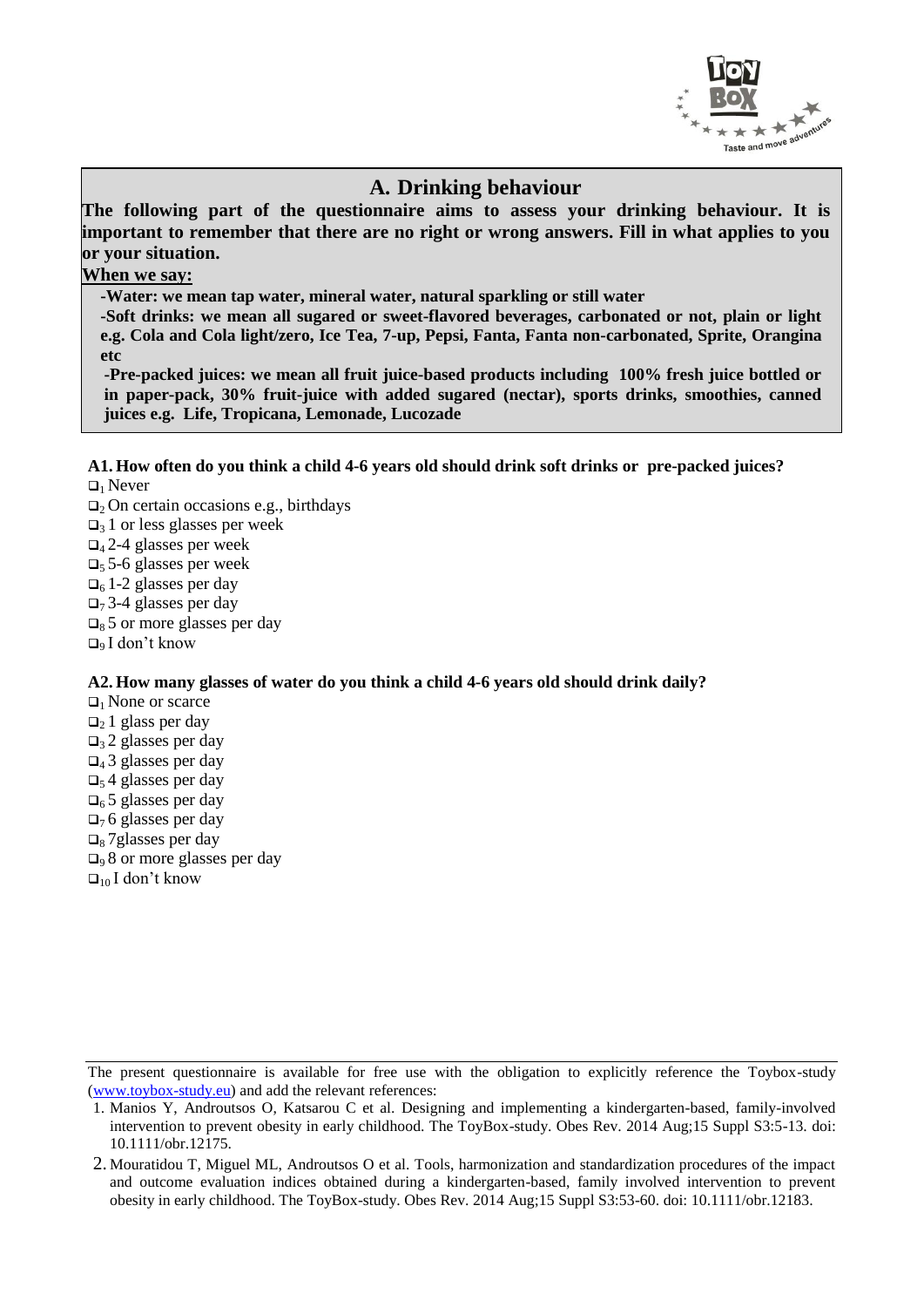

|      | r icase read the following statements and tien the boxes most appropriate to your situation.                                                                           | <b>Strongly</b><br>disagree | <b>Disagr</b><br>ee | <b>Neither agree</b><br>nor disagree | Agree                          | <b>Strongly</b><br>agree |
|------|------------------------------------------------------------------------------------------------------------------------------------------------------------------------|-----------------------------|---------------------|--------------------------------------|--------------------------------|--------------------------|
| A3.  | Drinking water is the best option for the<br>children                                                                                                                  | $\Box_1$                    | $\Box_2$            | $\Box_3$                             | $\Box_4$                       | $\Box_5$                 |
| A4.  | Drinking soft drinks or pre-packed juices<br>several times per week is healthy for the<br>children                                                                     | $\Box_1$                    | $\Box_2$            | $\Box_3$                             | $\Box_4$                       | $\Box_5$                 |
| A5.  | It's not good for the children to drink soft<br>drinks or pre-packed juices every day                                                                                  | $\Box_1$                    | $\Box_2$            | $\Box_3$                             | $\Box_4$                       | $\Box_5$                 |
| A6.  | Children should drink more water if it is<br>hot or if they are more physically active                                                                                 | $\Box_1$                    | $\Box_2$            | $\Box_3$                             | $\Box_4$                       | $\Box_5$                 |
| A7.  | Drinking soft drinks or pre-packed juices<br>is equally good for the children to<br>drinking water                                                                     | $\Box_1$                    | $\Box_2$            | $\Box_3$                             | $\Box_4$                       | $\Box_5$                 |
| A8.  | I offer soft drinks at the classroom                                                                                                                                   | $\Box_1$                    | $\Box_2$            | $\Box_3$                             | $\Box_4$                       | $\Box_5$                 |
| A9.  | I offer pre-packed juices at the classroom                                                                                                                             | $\Box_1$                    | $\Box_2$            | $\Box_3$                             | $\Box_4$                       | $\Box_5$                 |
| A10. | If I would like to drink soft drinks or pre-<br>packed juices in preschool/the classroom, I<br>would try to restrain myself because of the<br>presence of the children | $\Box_1$                    | $\Box_2$            | $\Box_3$                             | $\Box_4$                       | $\Box_5$                 |
|      | A11. I make water always available in the<br>classroom                                                                                                                 | $\Box_1$                    | $\Box_2$            | $\Box_3$                             | $\Box_4$                       | $\Box_5$                 |
|      | A12. I encourage the children to drink water<br>sufficiently at preschool                                                                                              | $\Box_1$                    | $\Box_2$            | $\Box_3$                             | $\Box_4$                       | $\Box_5$                 |
|      | A13. I find it easy to encourage children to<br>drink water at preschool when they don't<br>feel thirsty                                                               | $\Box_1$                    | $\Box_2$            | $\Box_3$                             | $\Box_4$                       | $\Box_5$                 |
|      | A14. I find it easy to make water always<br>available for the children                                                                                                 | $\Box_1$                    | $\Box_2$            | $\Box_3$                             | $\Box_{\scriptscriptstyle{A}}$ | $\square_{\varsigma}$    |
| A15. | It is a habit for me to drink water<br>sufficiently in preschool                                                                                                       | $\Box_1$                    | $\Box_2$            | $\Box_3$                             | $\Box_4$                       | $\Box_5$                 |
|      | A16. I make soft drinks or pre-packed juices<br>always available for the children in the<br>preschool                                                                  | $\Box_1$                    | $\Box_2$            | $\Box_3$                             | $\Box_4$                       | $\Box_5$                 |

#### **Please read the following statements and tick the boxes most appropriate to your situation:**

<sup>1.</sup> Manios Y, Androutsos O, Katsarou C et al. Designing and implementing a kindergarten-based, family-involved intervention to prevent obesity in early childhood. The ToyBox-study. Obes Rev. 2014 Aug;15 Suppl S3:5-13. doi: 10.1111/obr.12175.

<sup>2.</sup> Mouratidou T, Miguel ML, Androutsos O et al. Tools, harmonization and standardization procedures of the impact and outcome evaluation indices obtained during a kindergarten-based, family involved intervention to prevent obesity in early childhood. The ToyBox-study. Obes Rev. 2014 Aug;15 Suppl S3:53-60. doi: 10.1111/obr.12183.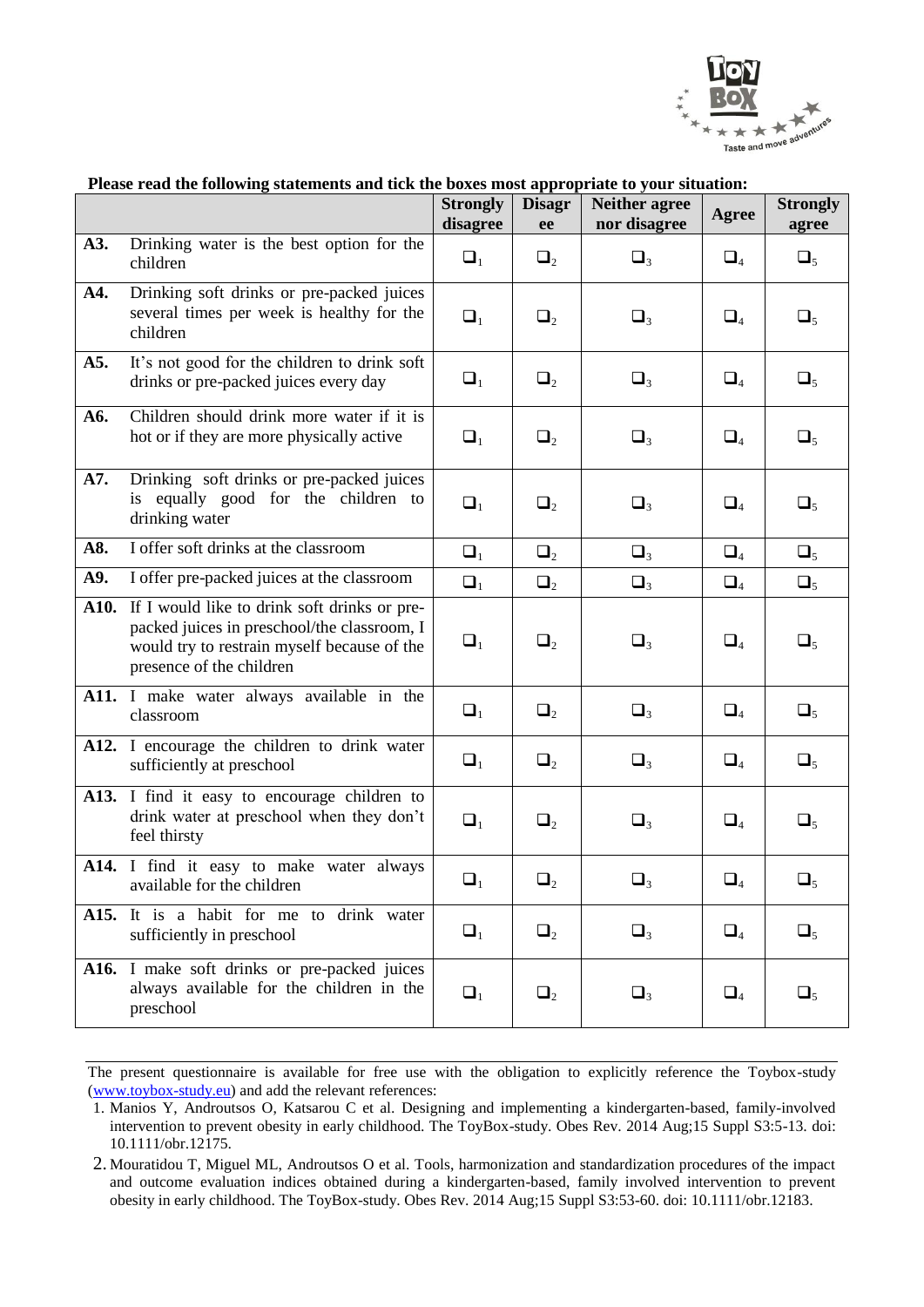

### **B. Snacking behaviour**

**The following part of the questionnaire aims to assess your snacking behaviour. It is important to remember that there are no right or wrong answers. Fill in what applies to you or your situation.**

**When we say SNACKING, we mean all food items consumed as snacks in between the main meals of the day i.e. between breakfast and lunch (morning snack), between lunch and dinner (afternoon snack) and before going to bed (evening snack).**

**Examples of snacks include:**

**- pieces of fruits or vegetables, biscuits, yogurt (plain and flavored), cereal bar, bread, packet of crisps, bar of chocolate etc**

When we say:

- Fruits or Vegetables: we mean pieces of fruits or vegetables (do not include juices)

- Bread or Cereals: we mean any kind of bread or breakfast cereals or cereal products

- Dairy products: we mean any kind of milk (plain and flavored), yogurt (plain and flavored) or cheese.

- Sweet or salty snacks: we mean any kind of chocolate, biscuits, candy, crisps, croissants, pizza or ice cream etc

### **What do you think is an acceptable consumption of the following food items for 4-6 year old children?**

|            |                                          | <b>Never</b> | On certain<br>occasions<br>e.g.<br>birthdays | 1 or less<br>times per<br>week | $2 - 4$<br>times<br>per<br>week | $5-6$<br>times<br>per<br>week | $1 - 2$<br>times<br>per<br>day | $3 - 4$<br>times<br>per<br>day | $5$ or<br>more<br>times<br>per day |
|------------|------------------------------------------|--------------|----------------------------------------------|--------------------------------|---------------------------------|-------------------------------|--------------------------------|--------------------------------|------------------------------------|
| <b>B1.</b> | Sweets/candies/<br>chocolate             | $\Box_1$     | $\Box_2$                                     | $\Box_3$                       | $\Box_4$                        | $\Box_5$                      | $\Box_6$                       | $\Box_7$                       | $\square_8$                        |
| <b>B2.</b> | Biscuits/cookies/<br>cakes/muffins       | $\Box_1$     | $\Box_2$                                     | $\Box_3$                       | $\Box_4$                        | $\Box_5$                      | $\Box_6$                       | $\Box$ <sub>7</sub>            | $\Box_8$                           |
| <b>B3.</b> | Crisps and other<br>similar salty snacks | $\Box_1$     | $\Box_2$                                     | $\Box_3$                       | $\Box_4$                        | $\Box_5$                      | $\Box_6$                       | $\Box_7$                       | $\Box_8$                           |
| <b>B4.</b> | Fruit                                    | $\Box_1$     | $\Box_2$                                     | $\Box_3$                       | $\Box_4$                        | $\Box_5$                      | $\Box_6$                       | $\Box_7$                       | $\Box_8$                           |
| <b>B5.</b> | Vegetables                               | $\Box_1$     | $\Box_2$                                     | $\Box_3$                       | $\Box_4$                        | $\Box_5$                      | $\Box_6$                       | $\Box_7$                       | $\Box_8$                           |
| <b>B6.</b> | Pizza, cheese pies/<br>meat pies         | $\Box_1$     | $\Box_2$                                     | $\Box_3$                       | $\Box_4$                        | $\Box_5$                      | $\Box_6$                       | $\Box_7$                       | $\Box_8$                           |
| <b>B7.</b> | Milk (plain)                             | $\Box_1$     | $\Box_2$                                     | $\Box_3$                       | $\Box_4$                        | $\Box_5$                      | $\Box_6$                       | $\Box$ <sub>7</sub>            | $\Box_8$                           |
| <b>B8.</b> | Yogurt (plain)                           | $\Box_1$     | $\Box_2$                                     | $\Box_3$                       | $\Box_4$                        | $\Box_5$                      | $\Box_6$                       | $\Box$ <sub>7</sub>            | $\Box_8$                           |
| <b>B9.</b> | Milk (flavored)                          | $\Box_1$     | $\Box_2$                                     | $\Box_3$                       | $\Box_4$                        | $\Box_5$                      | $\Box_6$                       | $\Box$ <sub>7</sub>            | $\Box_8$                           |
|            | <b>B10.</b> Yogurt (flavored)            | $\Box_1$     | $\Box_2$                                     | $\Box_3$                       | $\Box_4$                        | $\Box_5$                      | $\Box_6$                       | $\Box$ <sub>7</sub>            | $\Box_8$                           |
|            | B11. Cheese                              | $\Box_1$     | $\Box_2$                                     | $\Box_3$                       | $\Box_4$                        | $\Box_5$                      | $\Box_6$                       | $\Box_7$                       | $\Box_8$                           |

The present questionnaire is available for free use with the obligation to explicitly reference the Toybox-study (www.toybox-study.eu) and add the relevant references:

1. Manios Y, Androutsos O, Katsarou C et al. Designing and implementing a kindergarten-based, family-involved intervention to prevent obesity in early childhood. The ToyBox-study. Obes Rev. 2014 Aug;15 Suppl S3:5-13. doi: 10.1111/obr.12175.

2. Mouratidou T, Miguel ML, Androutsos O et al. Tools, harmonization and standardization procedures of the impact and outcome evaluation indices obtained during a kindergarten-based, family involved intervention to prevent obesity in early childhood. The ToyBox-study. Obes Rev. 2014 Aug;15 Suppl S3:53-60. doi: 10.1111/obr.12183.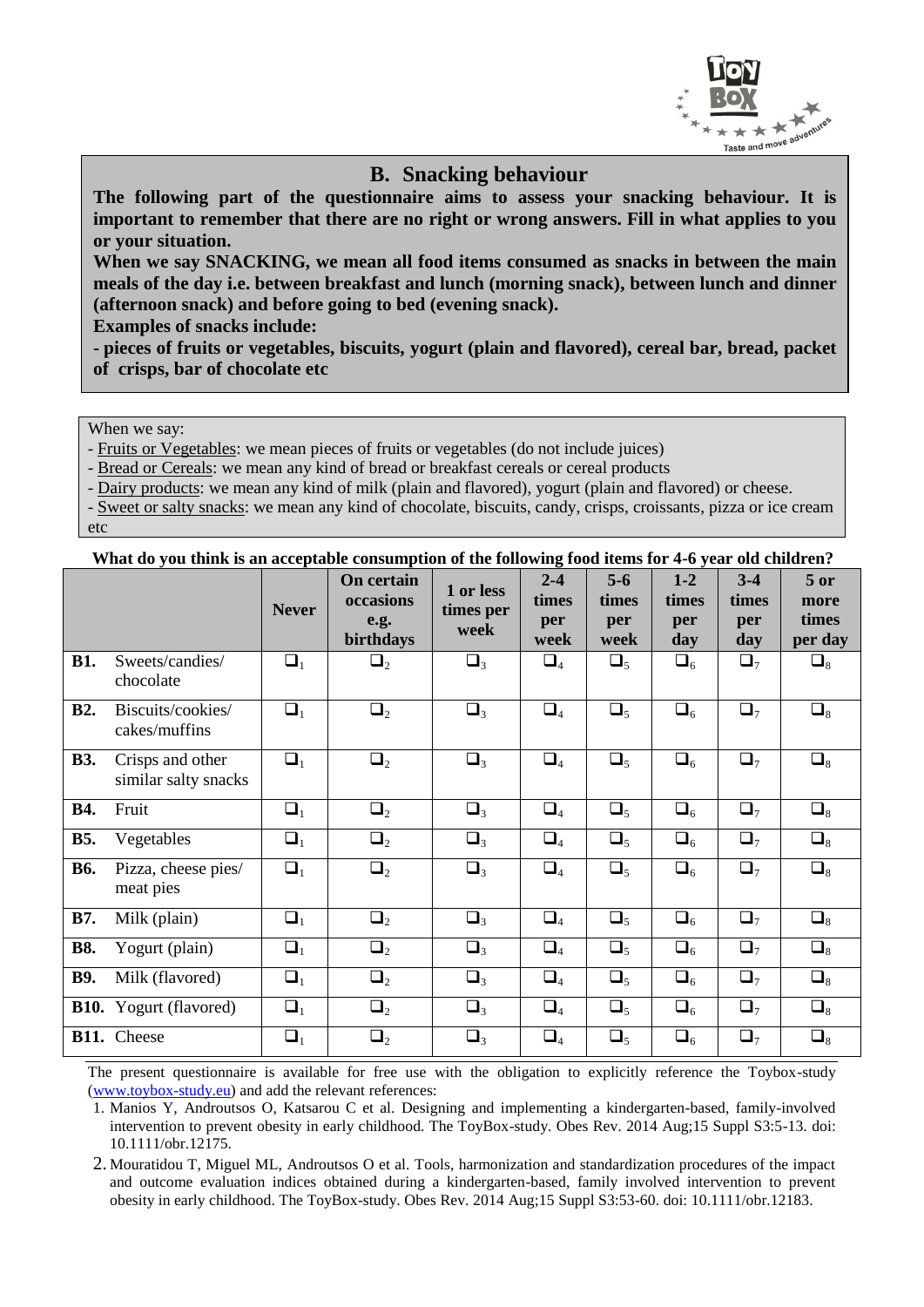

|                                                                                                                                  | <b>Strongly</b><br>disagree | <b>Disagree</b> | <b>Neither agree</b><br>nor disagree | Agree    | <b>Strongly</b><br>agree |
|----------------------------------------------------------------------------------------------------------------------------------|-----------------------------|-----------------|--------------------------------------|----------|--------------------------|
| B12. Eating snacks is good for the<br>children                                                                                   | $\Box_1$                    | $\Box_2$        | $\Box_3$                             | $\Box_4$ | $\Box_5$                 |
| B13. Eating fruits or vegetables as a<br>snack is good for the children                                                          | $\Box_1$                    | $\Box_2$        | $\Box_3$                             | $\Box_4$ | $\Box_5$                 |
| <b>B14.</b> Eating sweet or salty food items as<br>a snack is good for the children                                              | $\Box_1$                    | $\Box_2$        | $\Box_3$                             | $\Box_4$ | $\Box_5$                 |
| B15. I often make fruit or vegetables<br>available as a snack in the<br>classroom for the children                               | $\Box_1$                    | $\Box_2$        | $\Box_3$                             | $\Box_4$ | $\Box_5$                 |
| <b>B16.</b> I often make sweet or salty snacks<br>available<br>as a snack in<br>the<br>classroom for the children                | $\Box_1$                    | $\Box_2$        | $\Box_3$                             | $\Box_4$ | $\Box_5$                 |
| B17. I encourage parents not to give<br>children sweet or salty snacks at<br>preschool                                           | $\Box_1$                    | $\Box_2$        | $\Box_3$                             | $\Box_4$ | $\Box_5$                 |
| <b>B18.</b> I find it difficult to promote eating<br>healthy snacks in preschool when<br>parents oppose this rule                | $\Box_1$                    | $\Box_2$        | $\Box_3$                             | $\Box_4$ | $\Box_5$                 |
| <b>B19.</b> It is easy for me to promote eating<br>healthy snacks in preschool even<br>when I have a tight schedule to<br>follow | $\Box_1$                    | $\Box_2$        | $\Box_3$                             | $\Box_4$ | $\Box_5$                 |
| <b>B20.</b> It is difficult for me to discourage<br>children from bringing in the<br>preschool sweet or salty foods as<br>snacks | $\Box_1$                    | $\Box_2$        | $\Box_3$                             | $\Box_4$ | $\Box_5$                 |
| <b>B21.</b> I often eat fruits or vegetables as a<br>snack in preschool                                                          | $\Box_1$                    | $\Box_2$        | $\Box_3$                             | $\Box_4$ | $\Box_5$                 |
| <b>B22.</b> I often eat sweet or salty foods as<br>a snack in preschool                                                          | $\Box_1$                    | $\Box_2$        | $\Box_3$                             | $\Box_4$ | $\Box_5$                 |

### **Please read the following statements and tick the boxes most appropriate to your situation:**

The present questionnaire is available for free use with the obligation to explicitly reference the Toybox-study (www.toybox-study.eu) and add the relevant references:

<sup>1.</sup> Manios Y, Androutsos O, Katsarou C et al. Designing and implementing a kindergarten-based, family-involved intervention to prevent obesity in early childhood. The ToyBox-study. Obes Rev. 2014 Aug;15 Suppl S3:5-13. doi: 10.1111/obr.12175.

<sup>2.</sup> Mouratidou T, Miguel ML, Androutsos O et al. Tools, harmonization and standardization procedures of the impact and outcome evaluation indices obtained during a kindergarten-based, family involved intervention to prevent obesity in early childhood. The ToyBox-study. Obes Rev. 2014 Aug;15 Suppl S3:53-60. doi: 10.1111/obr.12183.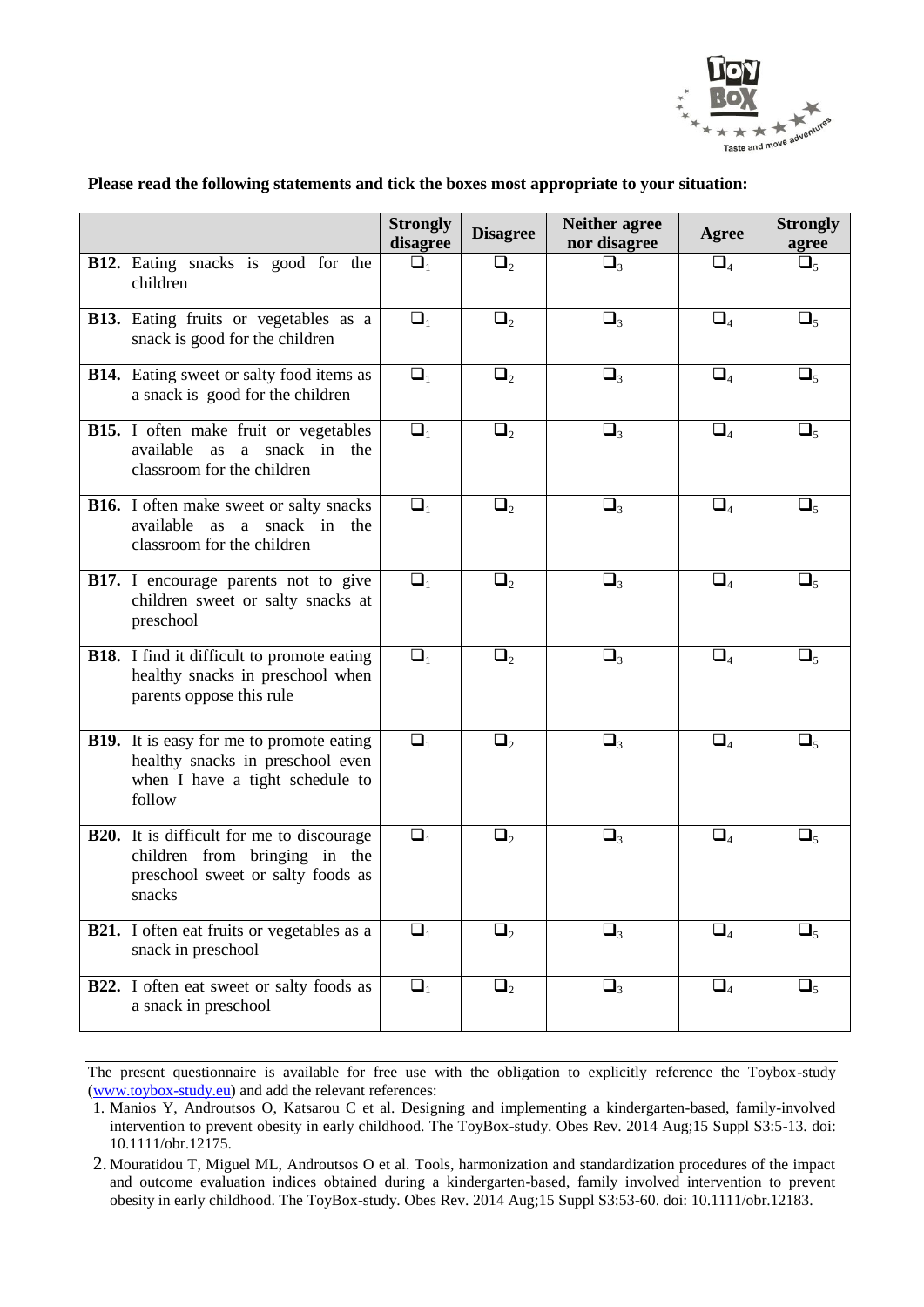

|                                                                                                                                             |                             |                 |                                         | laste and                              |                          |
|---------------------------------------------------------------------------------------------------------------------------------------------|-----------------------------|-----------------|-----------------------------------------|----------------------------------------|--------------------------|
|                                                                                                                                             | <b>Strongly</b><br>disagree | <b>Disagree</b> | <b>Neither agree</b><br>nor disagree    | Agree                                  | <b>Strongly</b><br>agree |
| <b>B23.</b> I would restrain myself from<br>eating sweet or salty as a snack in<br>the classroom because of the<br>presence of the children | $\sqcup_1$                  | $\Box_2$        | $\sqcup_{\scriptscriptstyle\mathsf{R}}$ | $\Box_4$                               | $\Box_5$                 |
| <b>B24.</b> Eating regularly any type<br>-of<br>snacks helps the children meet<br>daily nutrient recommendations                            |                             | $\Box$          | $\sqcup$                                | $\Box_{\scriptscriptstyle{A}}$         | ، ك                      |
| <b>B25.</b> Meeting the<br>nutrient<br>daily<br>recommendations is important for<br>the children's<br>growth<br>and<br>development          | ⊔,                          | $\Box$          | $\Box_{\scriptscriptstyle{2}}$          | $\Box_{\scriptscriptstyle{\varDelta}}$ | $\sqcup_{\leq}$          |

The present questionnaire is available for free use with the obligation to explicitly reference the Toybox-study (www.toybox-study.eu) and add the relevant references:

<sup>1.</sup> Manios Y, Androutsos O, Katsarou C et al. Designing and implementing a kindergarten-based, family-involved intervention to prevent obesity in early childhood. The ToyBox-study. Obes Rev. 2014 Aug;15 Suppl S3:5-13. doi: 10.1111/obr.12175.

<sup>2.</sup> Mouratidou T, Miguel ML, Androutsos O et al. Tools, harmonization and standardization procedures of the impact and outcome evaluation indices obtained during a kindergarten-based, family involved intervention to prevent obesity in early childhood. The ToyBox-study. Obes Rev. 2014 Aug;15 Suppl S3:53-60. doi: 10.1111/obr.12183.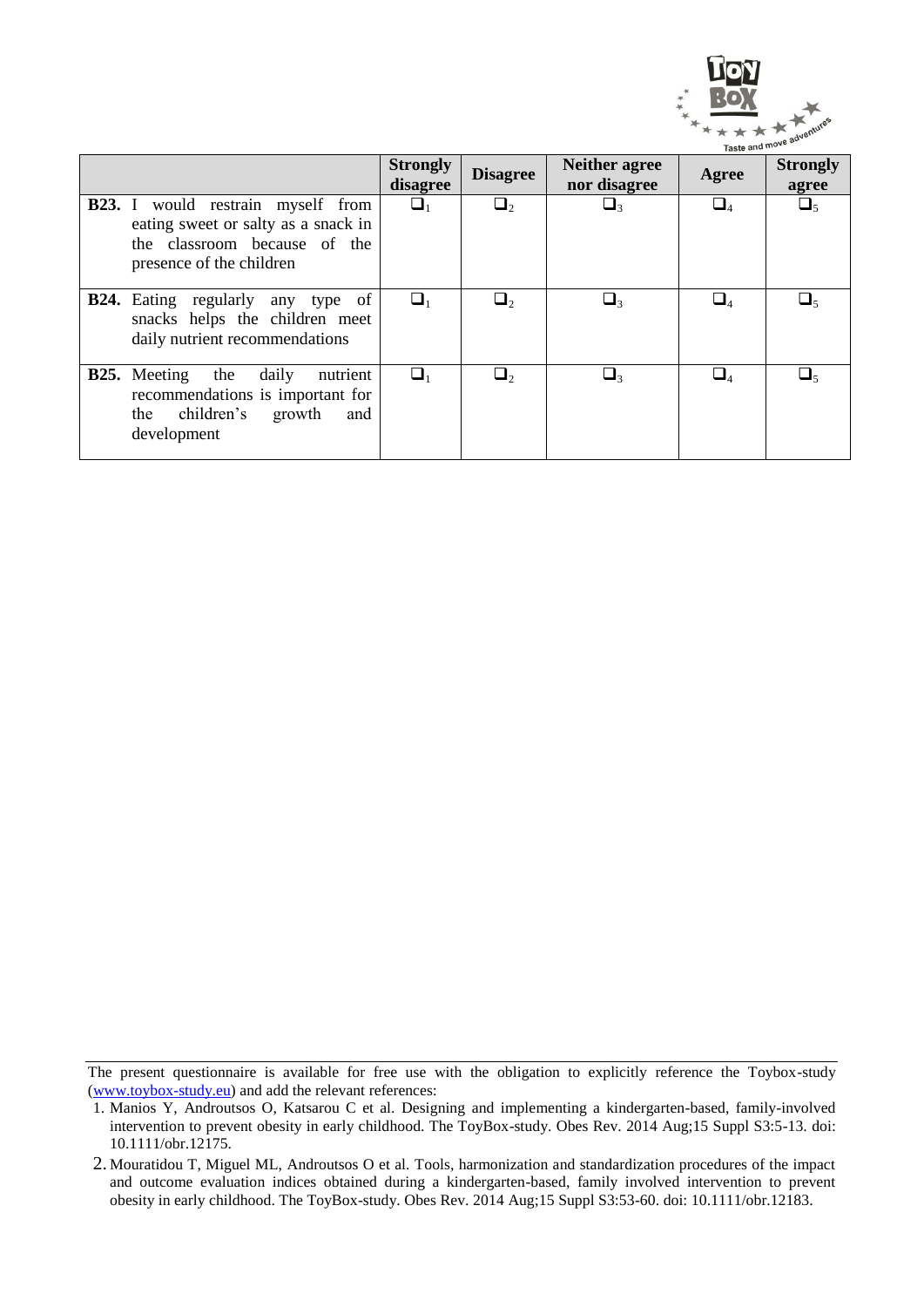

## **C. Physical Activity**

**The following part of the questionnaire is to assess your physical activity behaviour. It is important to remember that there are no right or wrong answers. Fill in what applies to you or your situation.**

**In the following questions, when we say PHYSICAL ACTIVITY including practicing a sport or exercising we mean:** 

**Activities that make an individual breathe harder or sweat i.e., walking, cycling, team sports like football and organized activities such as swimming**

### **C1.I think that the recommendation on PHYSICAL ACTIVITY for 4-6 year old children is:**

- $\Box$ <sub>1</sub> To be physically active one day a week
- $\Box$ <sub>2</sub> To be physically active 2-3 days a week
- $\Box$ <sub>3</sub> To be physically active every day for 30 minutes to 1 hour
- $\Box$ <sub>4</sub> To be physically active every day for 1-2 hours
- $\Box$ <sub>5</sub> To be physically active every day for 3-4 hours
- $\Box$ <sub>6</sub> To be physically active every day for 5-6 hours
- $\Box$ 7 To be physically active every day for 7-8 hours
- $\Box_8$  To be physically active every day for more than 8 hours
- $\Box$ <sub>9</sub> I don't know

### **Please read the following statements and tick the boxes most appropriate to your situation:**

|            |                                                                                                                                 | <b>Strongly</b><br>disagree | <b>Disagree</b>     | <b>Neither agree</b><br>nor disagree | Agree                             | <b>Strongly</b><br>agree |
|------------|---------------------------------------------------------------------------------------------------------------------------------|-----------------------------|---------------------|--------------------------------------|-----------------------------------|--------------------------|
| $C2$ .     | Being physically active is good<br>for the children                                                                             | $\Box_1$                    | $\Box_2$            | $\Box_3$                             | $\Box_4$                          | $\Box_5$                 |
| <b>C3.</b> | Using active transport (e.g. walk,<br>ride a bike,) is good for the<br>children                                                 | $\Box_1$                    | $\Box_2$            | $\Box$ 3                             | $\Box_4$                          | $\Box_5$                 |
| <b>C4.</b> | I find that teaching in an active<br>way is beneficial for children's<br>health                                                 | $\Box_1$                    | $\Box_2$            | $\Box_3$                             | $\Box_4$                          | $\Box_5$                 |
| $C5$ .     | Children learn faster when<br>teaching takes place in an active<br>way                                                          | $\Box_1$                    | $\Box_2$            | $\Box_3$                             | $\Box_4$                          | $\Box_5$                 |
| C6.        | I think that it is beneficial for the<br>children to plan physical activity<br>lessons in the classroom or at the<br>playground | $\Box_1$                    | $\Box_2$            | $\Box_3$                             | $\Box_4$                          | $\Box_5$                 |
| C7.        | It is a habit for me to plan<br>movement breaks during the day                                                                  | $\Box_1$                    | $\Box$ <sub>2</sub> | $\Box_3$                             | $\square_{\scriptscriptstyle{A}}$ | $\Box_5$                 |

The present questionnaire is available for free use with the obligation to explicitly reference the Toybox-study (www.toybox-study.eu) and add the relevant references:

1. Manios Y, Androutsos O, Katsarou C et al. Designing and implementing a kindergarten-based, family-involved intervention to prevent obesity in early childhood. The ToyBox-study. Obes Rev. 2014 Aug;15 Suppl S3:5-13. doi: 10.1111/obr.12175.

<sup>2.</sup> Mouratidou T, Miguel ML, Androutsos O et al. Tools, harmonization and standardization procedures of the impact and outcome evaluation indices obtained during a kindergarten-based, family involved intervention to prevent obesity in early childhood. The ToyBox-study. Obes Rev. 2014 Aug;15 Suppl S3:53-60. doi: 10.1111/obr.12183.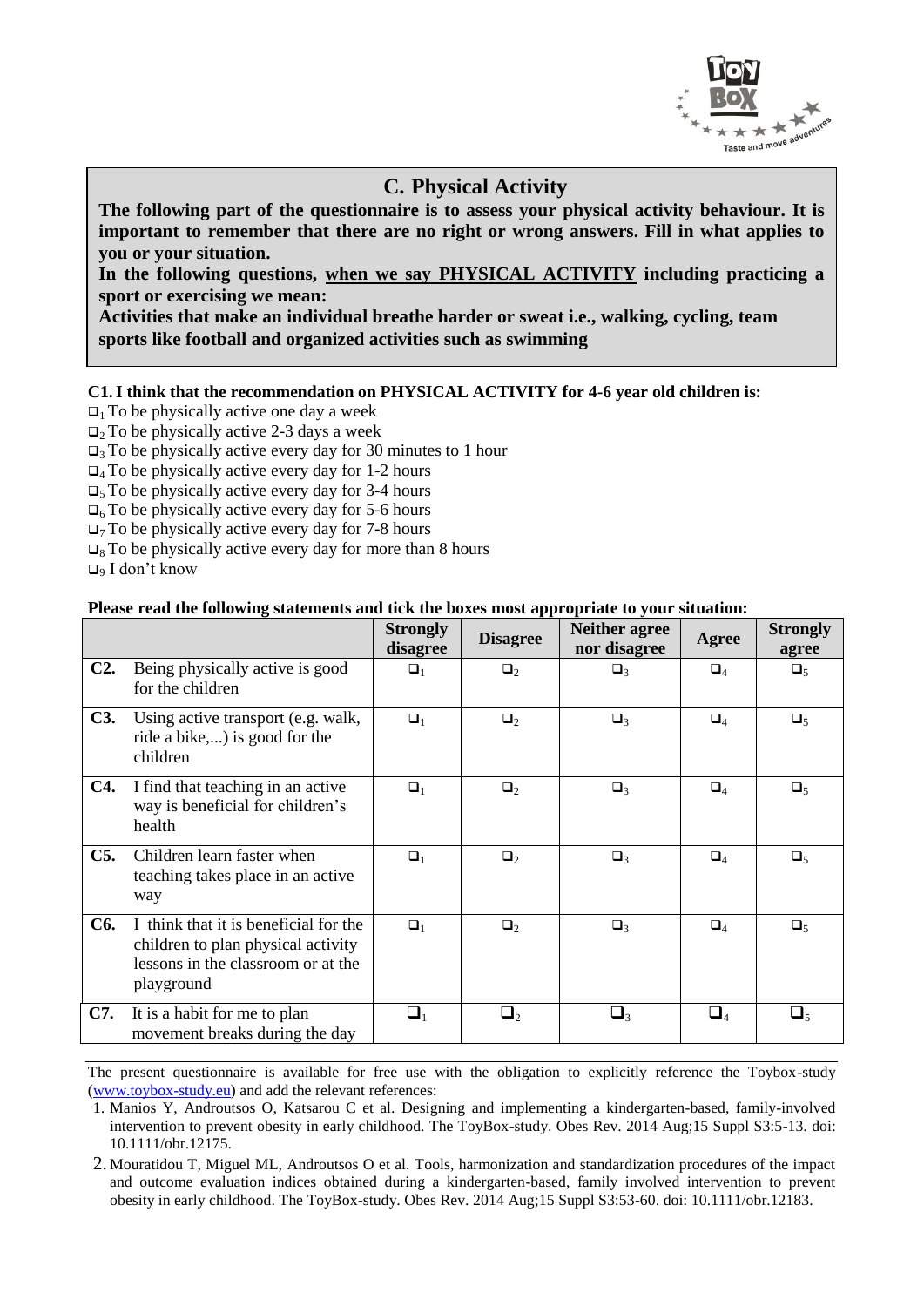

|            | for the children in the classroom                                                                                                                                     |                             |                 |                                      |              |                          |
|------------|-----------------------------------------------------------------------------------------------------------------------------------------------------------------------|-----------------------------|-----------------|--------------------------------------|--------------|--------------------------|
|            |                                                                                                                                                                       | <b>Strongly</b><br>disagree | <b>Disagree</b> | <b>Neither agree</b><br>nor disagree | <b>Agree</b> | <b>Strongly</b><br>agree |
| <b>C8.</b> | I routinely plan active ways of<br>teaching in the classroom or at<br>the playground                                                                                  | $\Box_1$                    | $\Box_2$        | $\Box_3$                             | $\Box_4$     | $\Box_5$                 |
| C9.        | It is a habit for me to be<br>physically active with the<br>children at the playground                                                                                | $\Box_1$                    | $\Box_2$        | $\Box_3$                             | $\Box_4$     | $\Box_5$                 |
|            | <b>C10.</b> It is a habit for me to encourage<br>the parents to dress their children<br>correctly to the weather<br>conditions                                        | $\Box_1$                    | $\Box_2$        | $\Box_3$                             | $\Box_4$     | $\Box_5$                 |
|            | C11. I find it difficult ensuring<br>availability of toys or<br>equipment/material (bal, rope,<br>bike, swing, ) for the children<br>to play active at the playground | $\Box_1$                    | $\Box_2$        | $\Box_3$                             | $\Box_4$     | $\Box_5$                 |
|            | C12. It is not hard for me to provide<br>movement breaks during the<br>day/lessons in the classroom even<br>when I have a tight schedule to<br>follow                 | $\Box_1$                    | $\Box_2$        | $\Box_3$                             | $\Box_4$     | $\Box_5$                 |
|            | C13. I find it easy to encourage the<br>children to be active at the<br>playground, if the weather is not<br>good or cold                                             | $\Box_1$                    | $\Box_2$        | $\Box_3$                             | $\Box_4$     | $\Box_5$                 |
|            | C14. I find it easy to provide two<br>physical activity lessons per week<br>when space is limited                                                                     | $\Box_1$                    | $\Box_2$        | $\Box_3$                             | $\Box_4$     | $\Box_5$                 |
|            | C15. I often encourage parents to<br>dress their children correctly to<br>the weather conditions                                                                      | $\Box_1$                    | $\Box_2$        | $\Box_3$                             | $\Box_4$     | $\Box_5$                 |
|            | C16. I often encourage the children to<br>be active at the playground                                                                                                 | $\Box_1$                    | $\Box_2$        | $\Box_3$                             | $\Box_4$     | $\Box_5$                 |
|            | C17. I would restrain myself from<br>being inactive because of the<br>presence of the children                                                                        | $\Box_1$                    | $\Box_2$        | $\Box_3$                             | $\Box_4$     | $\Box_5$                 |

The present questionnaire is available for free use with the obligation to explicitly reference the Toybox-study (www.toybox-study.eu) and add the relevant references:

<sup>1.</sup> Manios Y, Androutsos O, Katsarou C et al. Designing and implementing a kindergarten-based, family-involved intervention to prevent obesity in early childhood. The ToyBox-study. Obes Rev. 2014 Aug;15 Suppl S3:5-13. doi: 10.1111/obr.12175.

<sup>2.</sup> Mouratidou T, Miguel ML, Androutsos O et al. Tools, harmonization and standardization procedures of the impact and outcome evaluation indices obtained during a kindergarten-based, family involved intervention to prevent obesity in early childhood. The ToyBox-study. Obes Rev. 2014 Aug;15 Suppl S3:53-60. doi: 10.1111/obr.12183.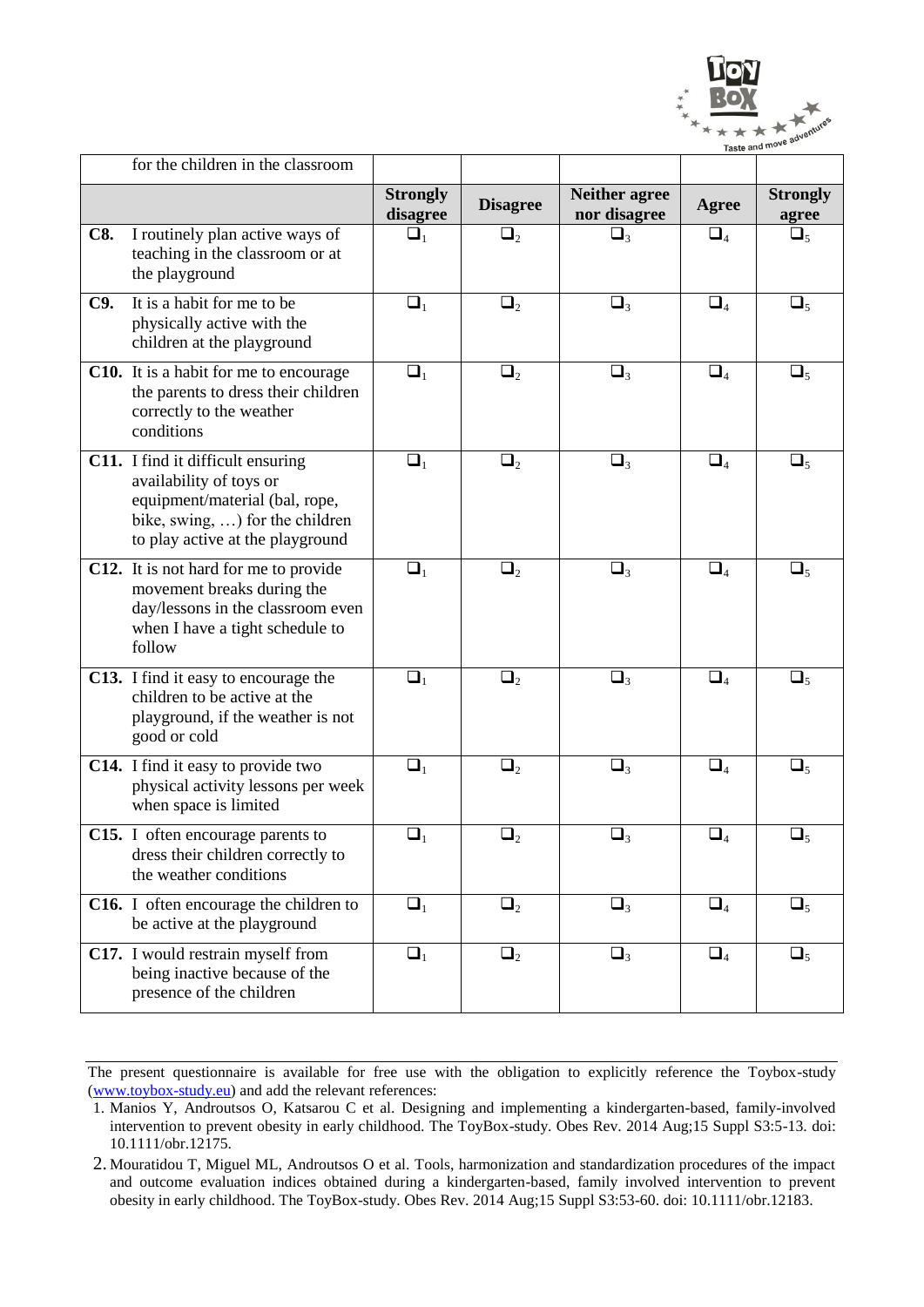

### **D. Sedentary activities**

**The following part of the questionnaire aims to assess your sedentary behaviour. It is important to remember that there are no right or wrong answers. Fill in what applies to you or your situation.**

**When we say SEDENTARY activities, we mean all sitting and lying activities, such as watching television and/or DVD, using the computer, drawing and looking into books. By screen viewing activities, we refer to the usual time spend in a range of activities including TV/DVD/Video, electronic games and recreational computer use per day**

### **D1. I think that the recommendation for TV VIEWING for 4-6 year old children is:**

 $\Box$ <sub>1</sub> Not to watch television at all

 $\Box$  To watch television not more than a few times per week

 $\Box$ <sub>3</sub> To watch television for maximum 1 hour per day

 $\Box$ <sub>4</sub> To watch television for 1 to 2 hour per day

5 To watch television for 3 to 4 hours per day

6 To watch television for 5 to 6 hours per day

 $\Box$ <sub>7</sub> To watch television for 7 to 8 hours per day

 $\Box$ <sup>8</sup> To watch television for more than 8 hours per day

 $\Box$ <sub>9</sub>To watch television as often as he/she likes

 $\Box_{10}$  I don't know

### **Please read the following statements and tick the boxes most appropriate to your situation:**

|                  |                                                                                                                      | <b>Strongly</b><br>disagree | <b>Disagree</b> | <b>Neither agree</b><br>nor disagree | Agree       | <b>Strongly</b><br>agree |
|------------------|----------------------------------------------------------------------------------------------------------------------|-----------------------------|-----------------|--------------------------------------|-------------|--------------------------|
| D <sub>2</sub> . | Doing activities in which the children sit<br>for more than 30 minutes is not good for<br>them                       | $\Box_1$                    | $\Box$          | $\Box_3$                             | $\square_4$ | $\Box_5$                 |
| D3.              | I encourage the children to stand up<br>when they sit for a prolonged period of<br>time in the classroom             | $\Box_1$                    | $\Box_2$        | $\Box_3$                             | $\square_4$ | $\sqcup_{5}$             |
| D4.              | Limiting my own time sitting down is<br>good for the children                                                        | $\Box_1$                    | $\Box_2$        | $\Box_3$                             | $\square_4$ | $\Box_5$                 |
| D5.              | It is a habit for me to plan activities in<br>which the children do not have to sit for<br>more than 30 minutes      | $\Box_1$                    | $\Box$          | $\Box_3$                             | $\Box_4$    | $\Box_{5}$               |
| D6.              | I often encourage the children to stand<br>up when they sit down for a prolonged<br>period of time at the playground | $\Box_1$                    | $\Box$          | $\Box_3$                             | $\Box_4$    | u,                       |

<sup>1.</sup> Manios Y, Androutsos O, Katsarou C et al. Designing and implementing a kindergarten-based, family-involved intervention to prevent obesity in early childhood. The ToyBox-study. Obes Rev. 2014 Aug;15 Suppl S3:5-13. doi: 10.1111/obr.12175.

<sup>2.</sup> Mouratidou T, Miguel ML, Androutsos O et al. Tools, harmonization and standardization procedures of the impact and outcome evaluation indices obtained during a kindergarten-based, family involved intervention to prevent obesity in early childhood. The ToyBox-study. Obes Rev. 2014 Aug;15 Suppl S3:53-60. doi: 10.1111/obr.12183.